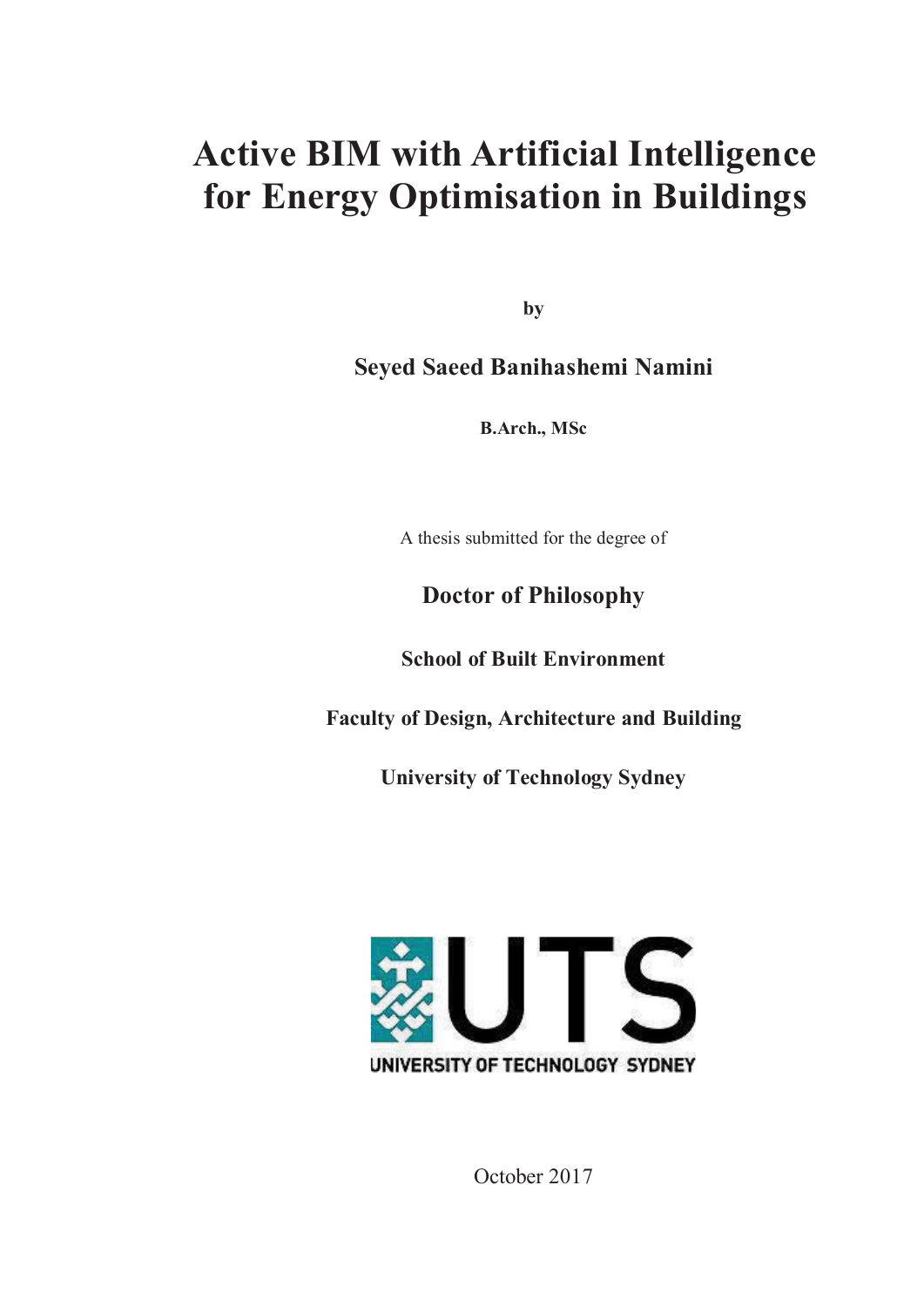### **Certificate of Original Authorship**

I certify that the work in this thesis has not previously been submitted for a degree nor has it been submitted as part of requirements for a degree except as part of the collaborative doctoral degree and/or fully acknowledged within the text.

I also certify that the thesis has been written by me. Any help that I have received in my research work and the preparation of the thesis itself has been acknowledged. In addition, I certify that all information sources and literature used are indicated in the thesis.

Signature of Student: Signature removed prior to publication. Production Note:

Date:7/10/2017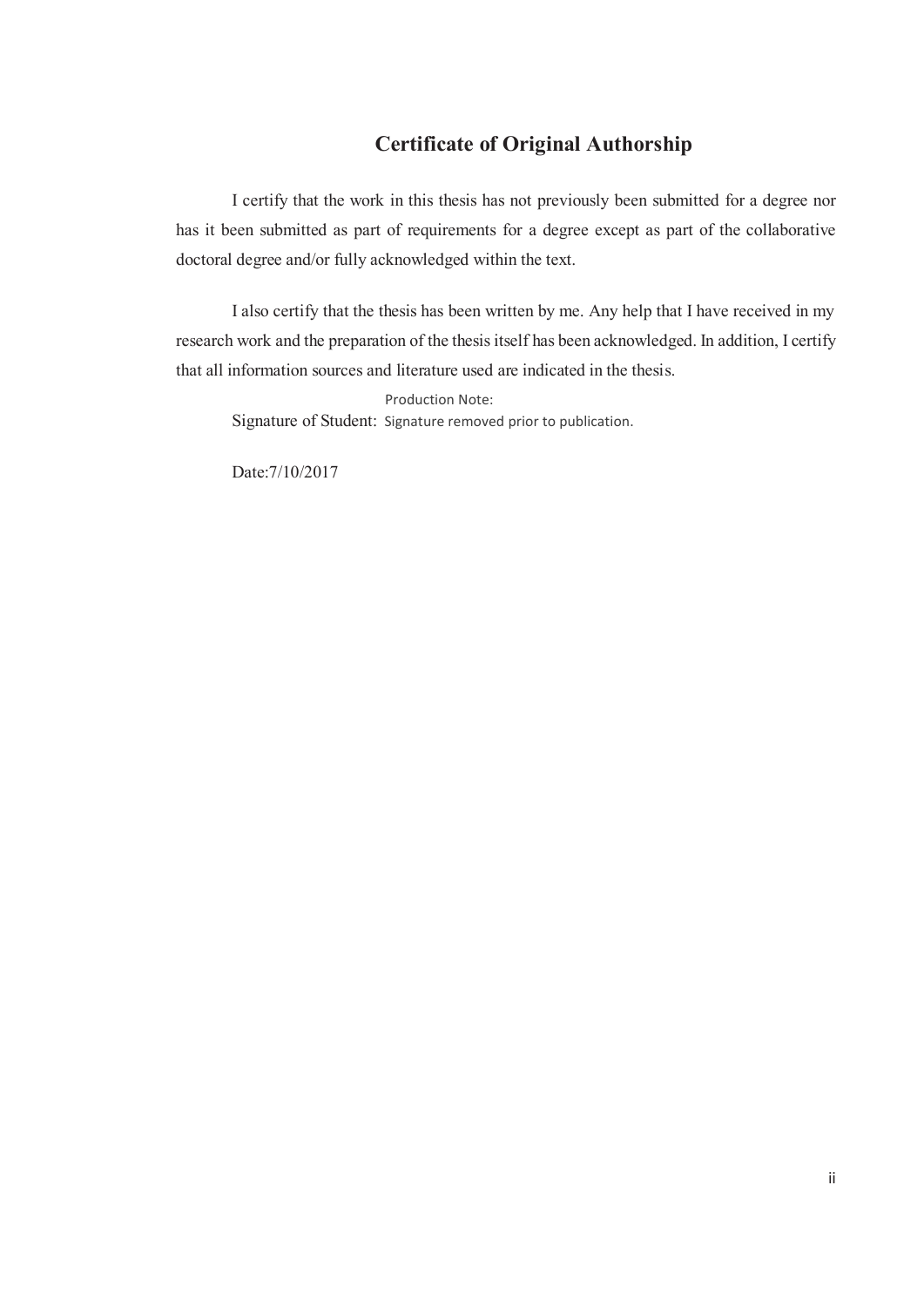### **Acknowledgements**

I would like to express my sincere gratitude to my PhD supervisor; A/Professor Grace Ding and co-supervisor; Dr Jack Wang for their cordial and intellectual contributions to my academic nature. They assisted me in undertaking this PhD program, shaped my career, provided opportunities and became the best and honest critics of my work. I could not have imagined having better advisors and mentors for my PhD study.

I owe a lot to my parents, who encouraged and helped me at every stage of my personal and academic life, and longed to see this achievement comes true. I deeply miss my late brother, who is not with me to share this joy but always alive in my memory.

I, finally, dedicate this achievement to my lovely wife who supported me, emotionally and spiritually, in every possible way to see the completion of this work.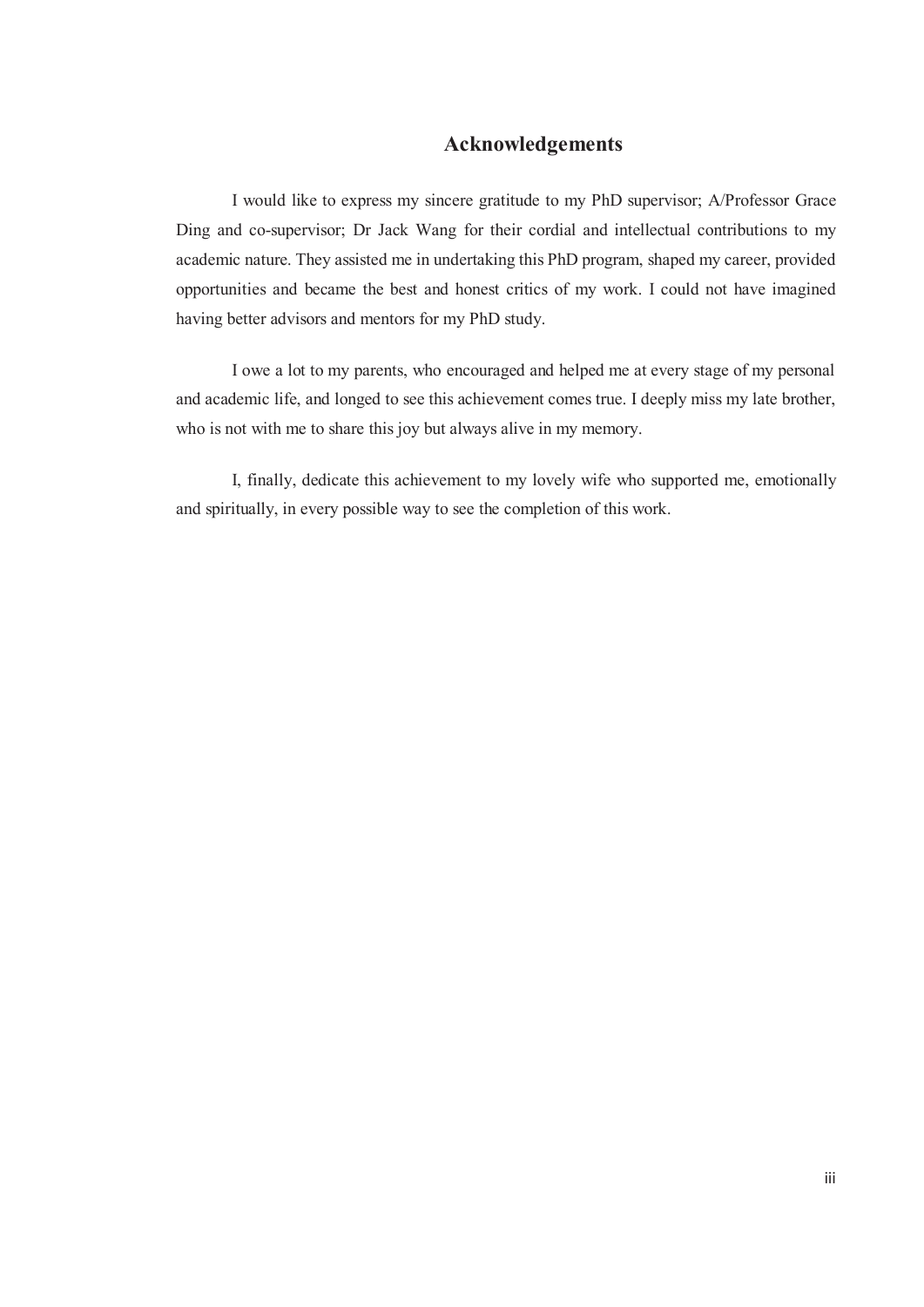## **Table of Contents**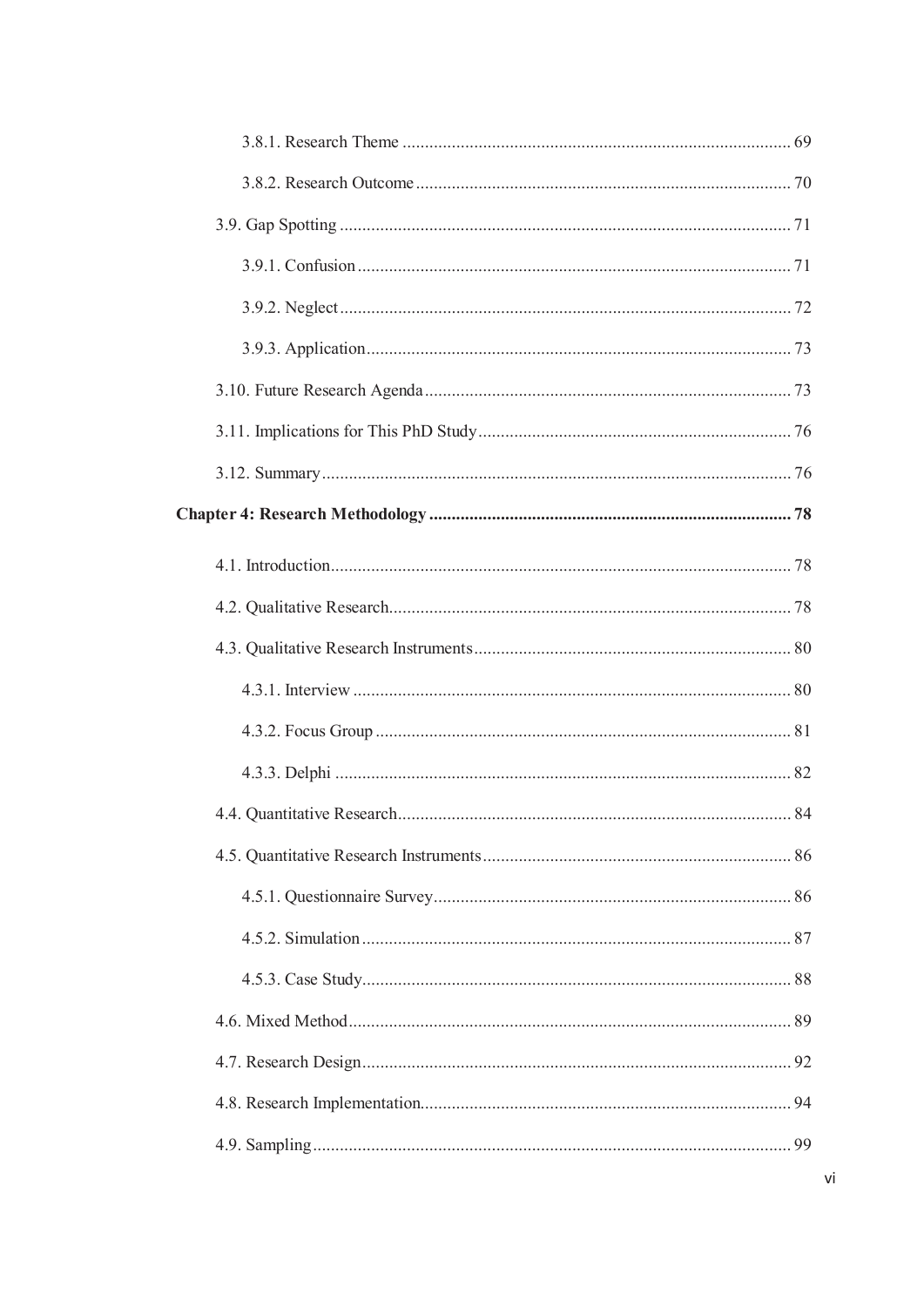| 6.3.2. Metaheuristic-Parametric Approach in Data Size Reduction 133 |  |
|---------------------------------------------------------------------|--|
|                                                                     |  |
|                                                                     |  |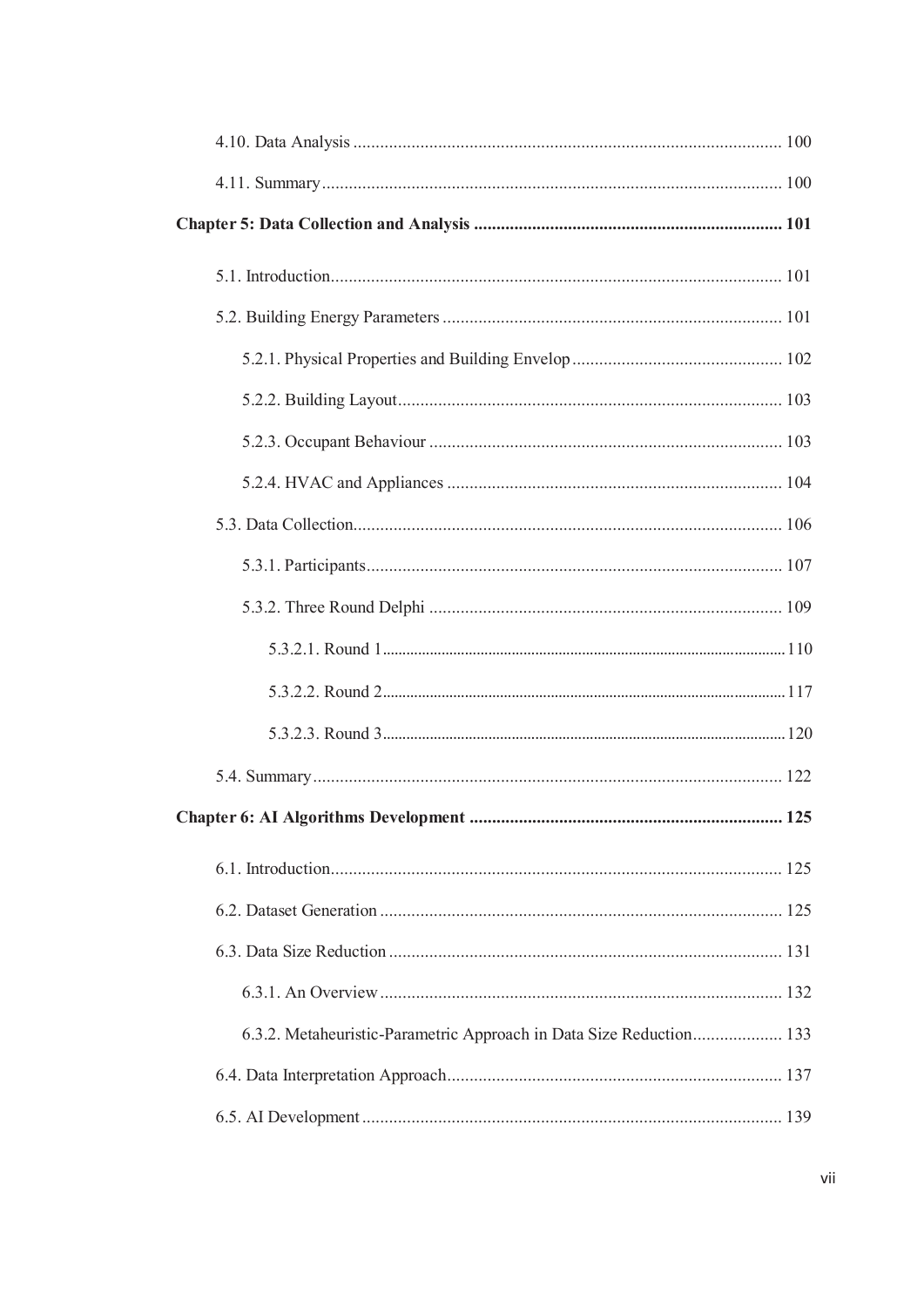| 6.5.2.1. ANN Model Configuration and Performance Analysis141            |  |
|-------------------------------------------------------------------------|--|
|                                                                         |  |
|                                                                         |  |
|                                                                         |  |
| 6.5.3.2. DT Model Configuration and Performance Analysis  149           |  |
|                                                                         |  |
|                                                                         |  |
| Chapter 7: BIM-inherited EED Framework Development and Verification 167 |  |
|                                                                         |  |
|                                                                         |  |
|                                                                         |  |
|                                                                         |  |
|                                                                         |  |
|                                                                         |  |
|                                                                         |  |
|                                                                         |  |
|                                                                         |  |
|                                                                         |  |
|                                                                         |  |
|                                                                         |  |
|                                                                         |  |
|                                                                         |  |
|                                                                         |  |
|                                                                         |  |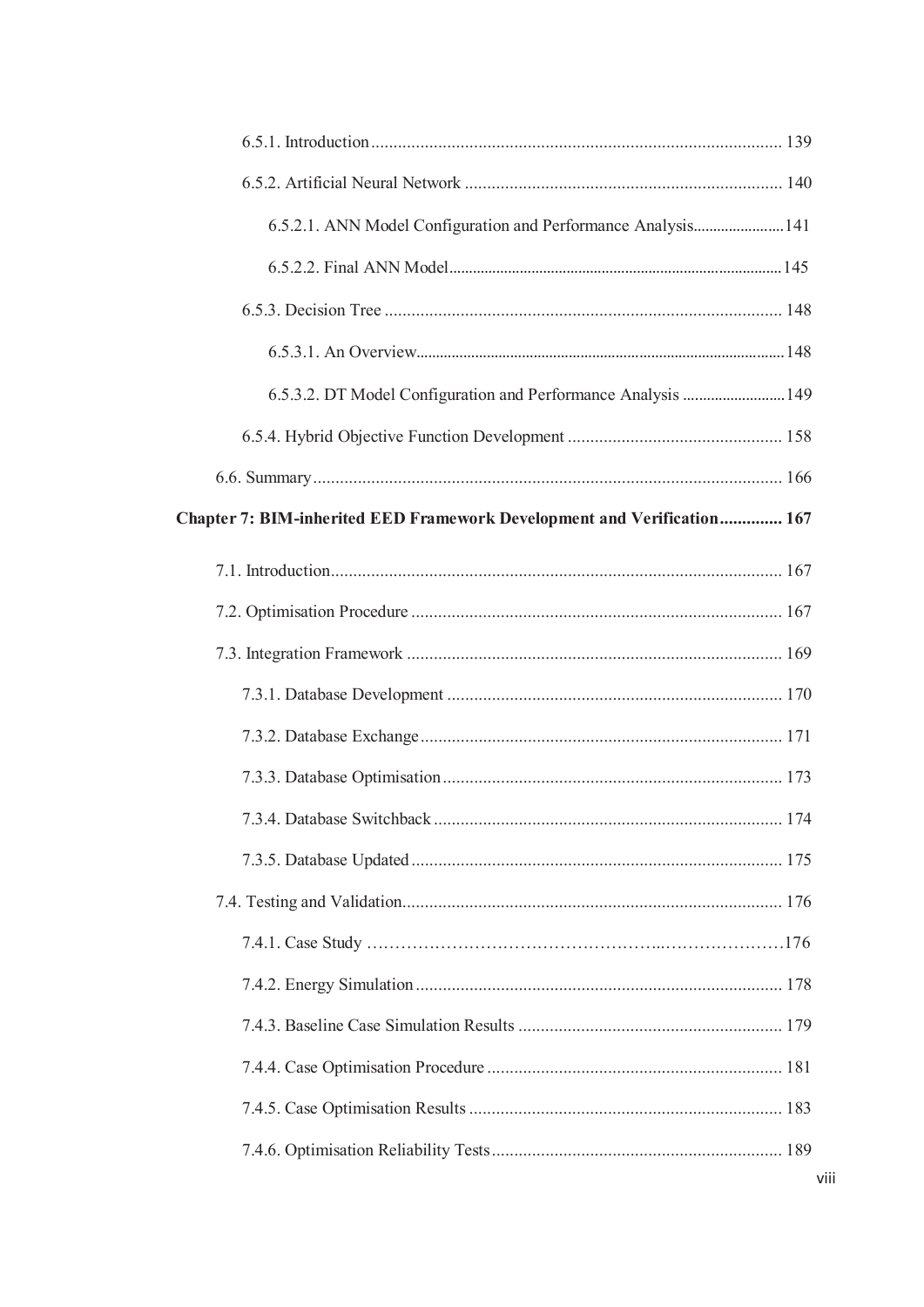| 8.3.1. Objective 1: Examining the potential and challenges of BIM to optimise energy   |
|----------------------------------------------------------------------------------------|
| 8.3.2. Objective 2: Identifying variables that play key roles in energy consumption of |
| 8.3.3. Objective 3: Investigating the AI-based algorithms in energy optimisation 203   |
| 8.3.4. Objective 4: Developing a framework of AI application in BIM in terms of        |
| 8.3.5. Objective 5: Assessing and validating the functionality of the framework        |
|                                                                                        |
|                                                                                        |
|                                                                                        |
|                                                                                        |
|                                                                                        |
|                                                                                        |
| Appendix A. Research Themes, Outcomes and Gap Spotting of BIM-EED 214                  |
|                                                                                        |
|                                                                                        |
|                                                                                        |
|                                                                                        |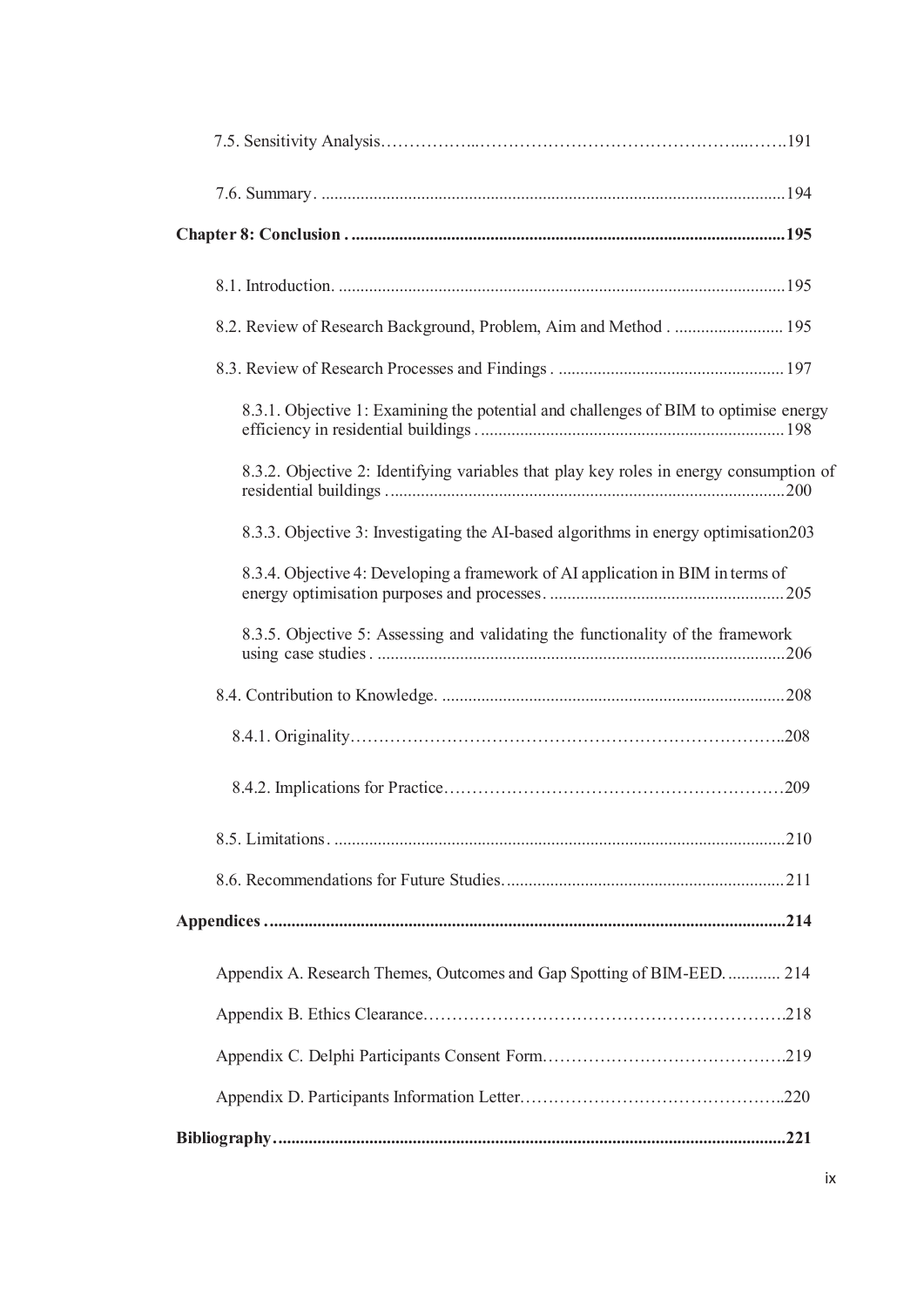# **List of Figures**

| Figure 1.3. The Hierarchical Diagram of the Research Aim, Objectives, Methods, Steps and  |
|-------------------------------------------------------------------------------------------|
|                                                                                           |
|                                                                                           |
|                                                                                           |
|                                                                                           |
|                                                                                           |
|                                                                                           |
|                                                                                           |
|                                                                                           |
|                                                                                           |
|                                                                                           |
|                                                                                           |
| Figure 3.5. The Percentage and Number of BIM-EED Adoption Categories in the Decade60      |
|                                                                                           |
| Figure 3.7. The Annual and Percentage Distribution of Interoperability and LoD in BIM-EED |
|                                                                                           |
|                                                                                           |
|                                                                                           |
|                                                                                           |
|                                                                                           |
| x                                                                                         |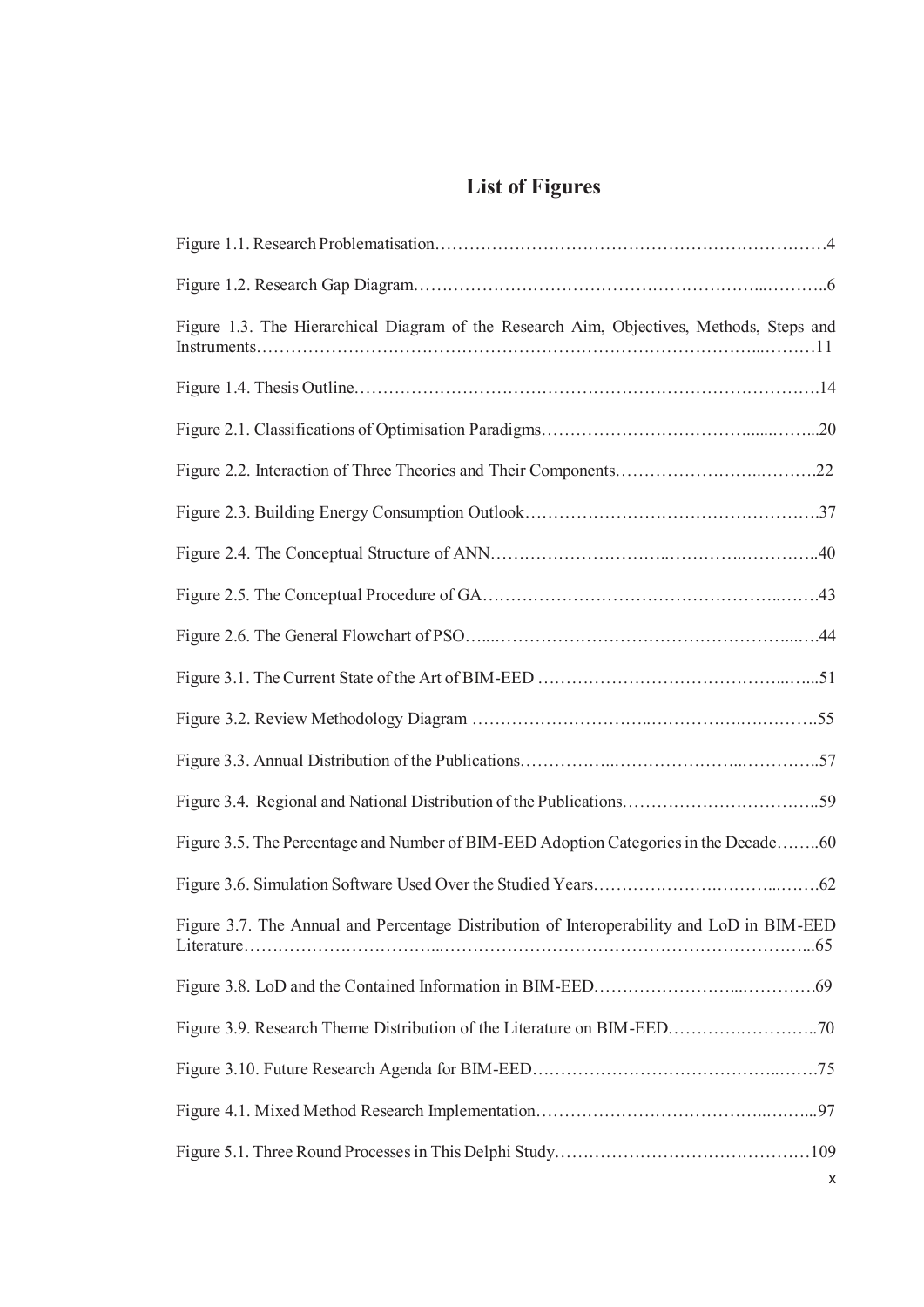| Figure 5.2. The Schematic Illustration of the Variables Resulted from the First       |  |
|---------------------------------------------------------------------------------------|--|
|                                                                                       |  |
|                                                                                       |  |
|                                                                                       |  |
|                                                                                       |  |
|                                                                                       |  |
| Figure 6.5. Annual Energy Load of the Whole Dataset vs. Number of Observations139     |  |
|                                                                                       |  |
| Figure 6.7. Different Training, Testing and Validating Percentage Performances145     |  |
|                                                                                       |  |
|                                                                                       |  |
|                                                                                       |  |
|                                                                                       |  |
|                                                                                       |  |
|                                                                                       |  |
|                                                                                       |  |
|                                                                                       |  |
| Figure 6.16. Performance Error of the Trained Bagged Tree in Hybrid Model 160         |  |
| Figure 6.17. Regularised vs. Unregularised Ensemble in the Hybrid Model162            |  |
|                                                                                       |  |
|                                                                                       |  |
|                                                                                       |  |
| Figure 6.21. Normalised Predictive Performance of Single ANN, DT and Hybrid Model vs. |  |
|                                                                                       |  |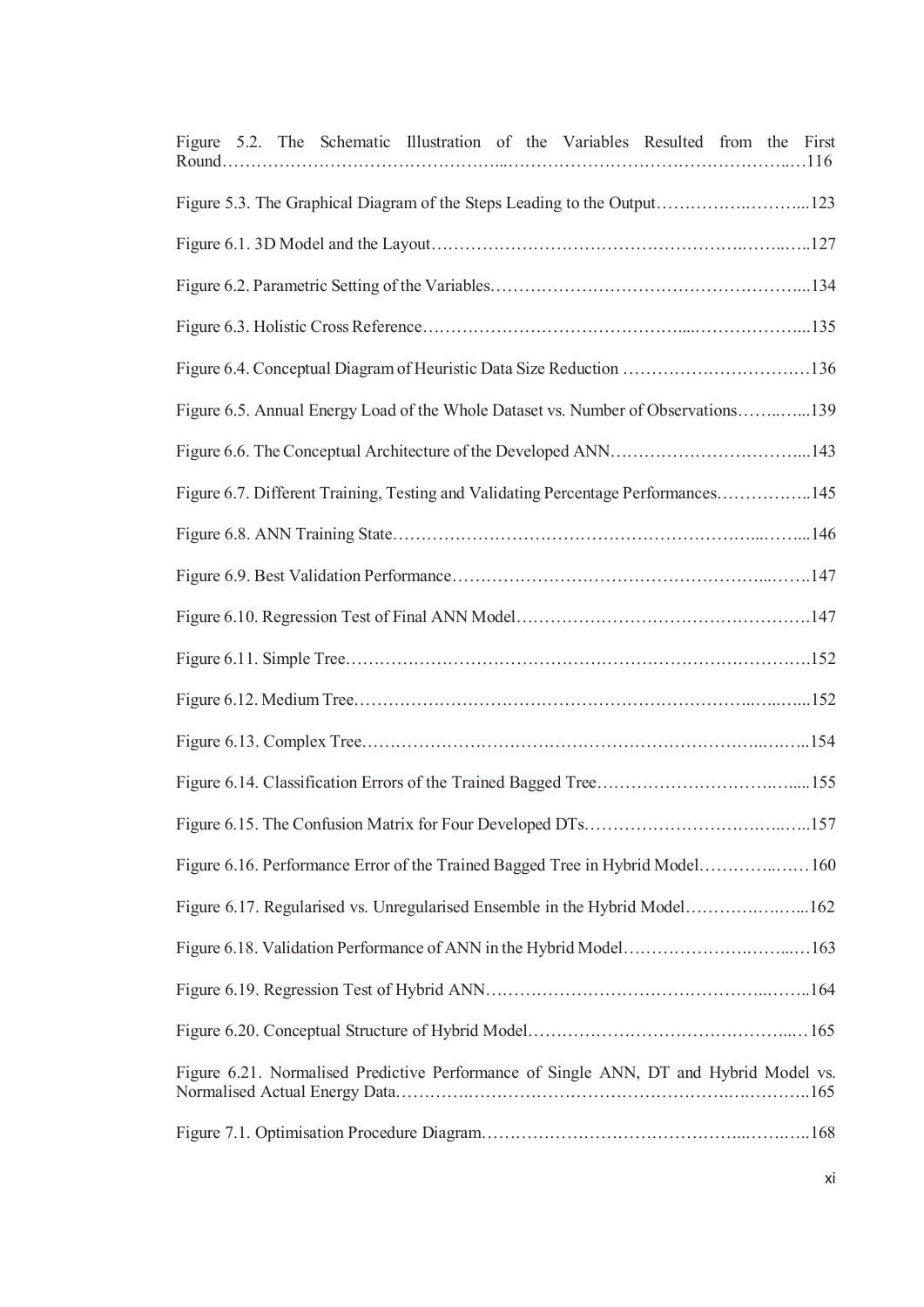| Figure 7.4. AI and BIM Integration Framework (AI-enabled BIM-inherited EED)170 |  |
|--------------------------------------------------------------------------------|--|
| Figure 7.5. Database Exchange, Optimisation and Switching Back Process172      |  |
|                                                                                |  |
|                                                                                |  |
|                                                                                |  |
|                                                                                |  |
|                                                                                |  |
| Figure 7.11. Monthly Total Energy Consumption (wh) for Baseline Model181       |  |
| Figure 7.12 Database Development and Exchange Processes of the Case Study182   |  |
|                                                                                |  |
| Figure 7.14. Monthly Electricity Consumption (wh) for Optimised Model185       |  |
| Figure 7.15. Monthly Total Energy Consumption (wh) for Optimised Model186      |  |
|                                                                                |  |
|                                                                                |  |
|                                                                                |  |
|                                                                                |  |
|                                                                                |  |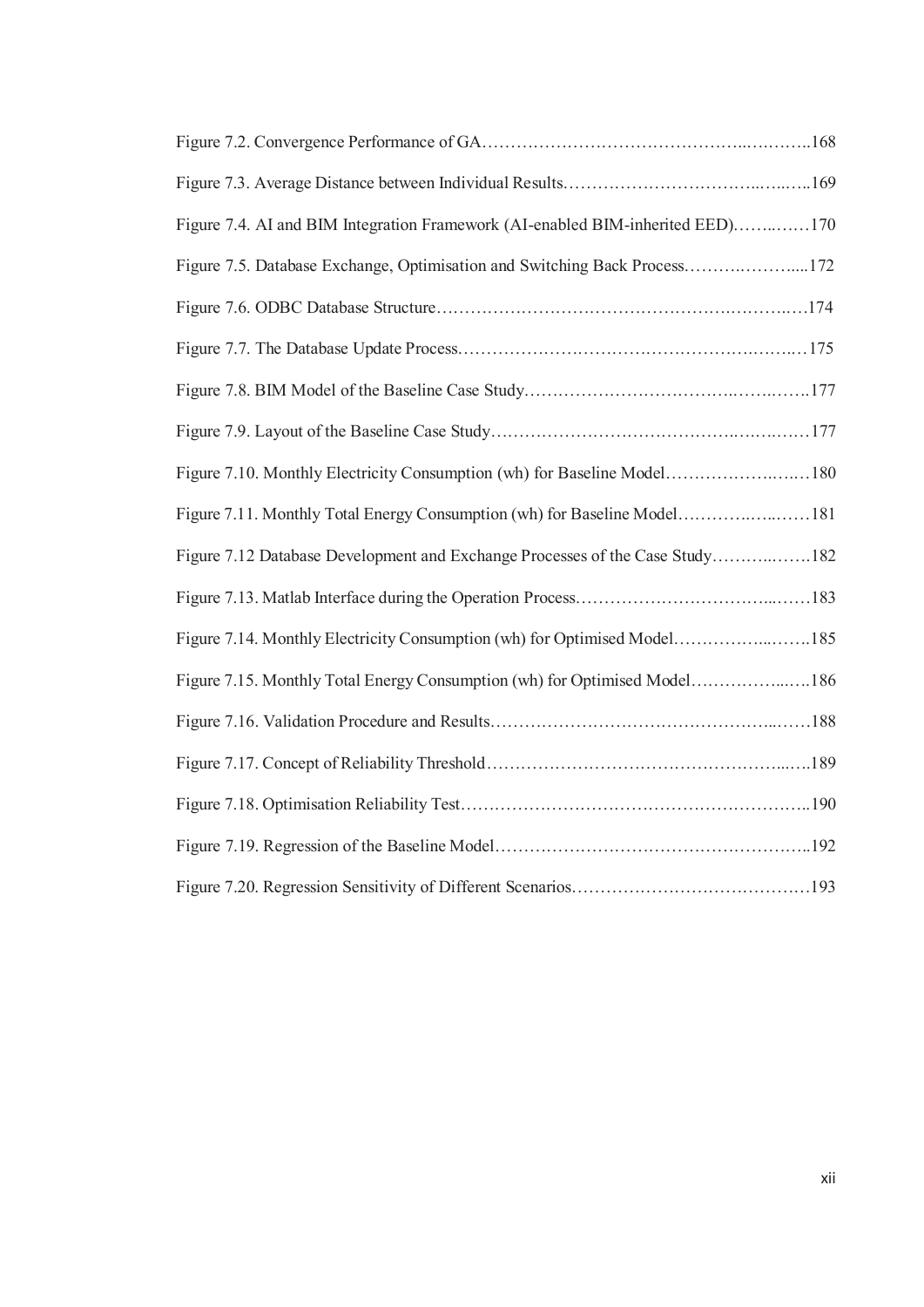## **List of Tables**

| Table 3.1. Pervious Review and Content Analysis Studies on Energy Efficiency in Built   |
|-----------------------------------------------------------------------------------------|
| Table 3.2. Frequency of Publications in the Primary Outlets with More Than One Record58 |
|                                                                                         |
| Table 4.2. Mapping the Applicable Research Instruments with Research Objectives and     |
|                                                                                         |
|                                                                                         |
| Table 5.3. 35 Extracted Variables through a Quick Textual Analysis Method in Round 1111 |
|                                                                                         |
|                                                                                         |
|                                                                                         |
|                                                                                         |
|                                                                                         |
| Table 6.1. Model Parameters Specifications based on ASHRAE 90.1-2007128                 |
|                                                                                         |
|                                                                                         |
|                                                                                         |
| Table 6.5. Descriptive Statistics of the Developed Dataset (*Categorical Parameters)138 |
|                                                                                         |
|                                                                                         |
| Table 6.8. Performance Summary for the Classification Algorithms157                     |
| xiii                                                                                    |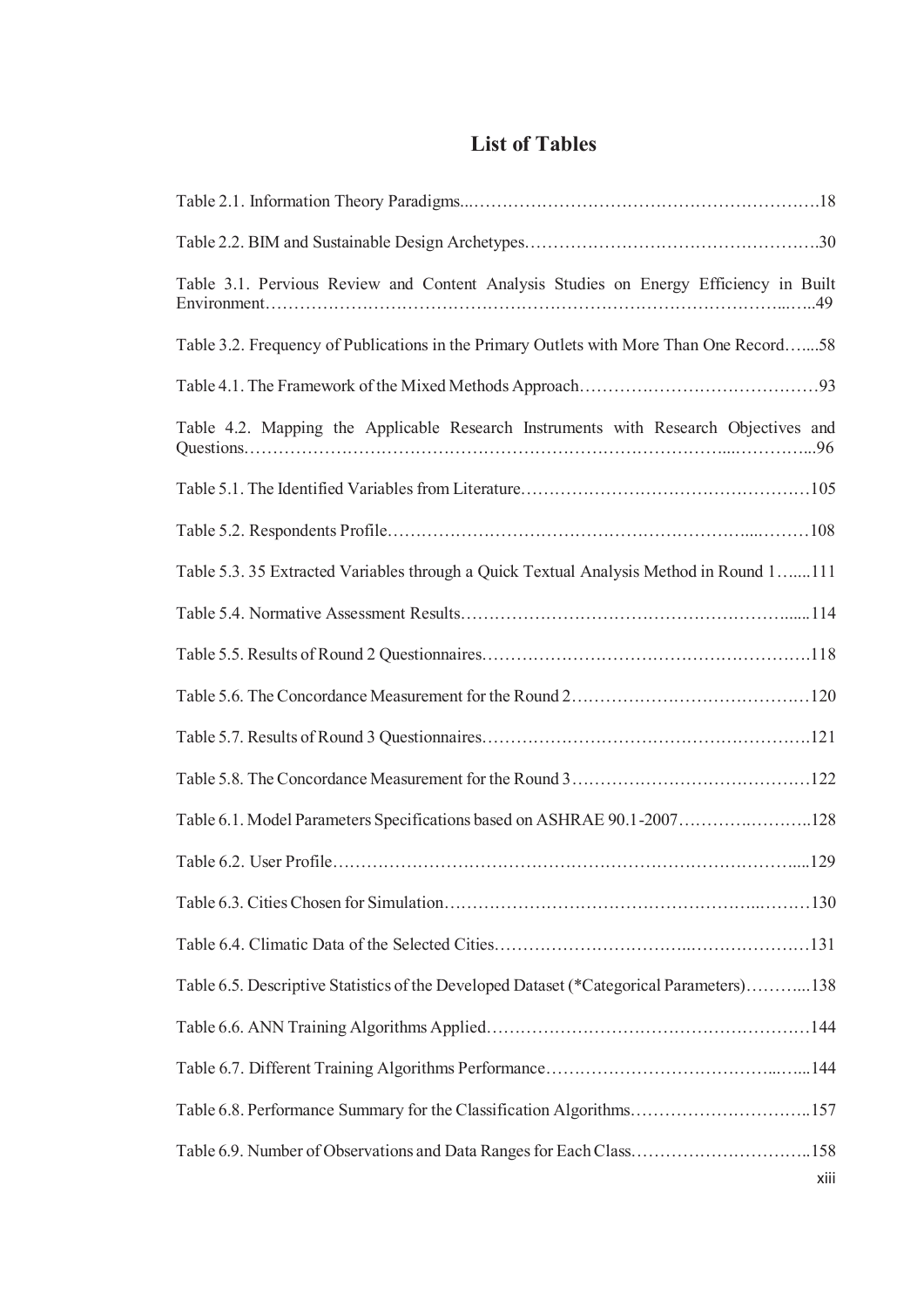| Table 7.5. Regression Results of Baseline vs. Sensitivity Analysis Scenarios194 |  |
|---------------------------------------------------------------------------------|--|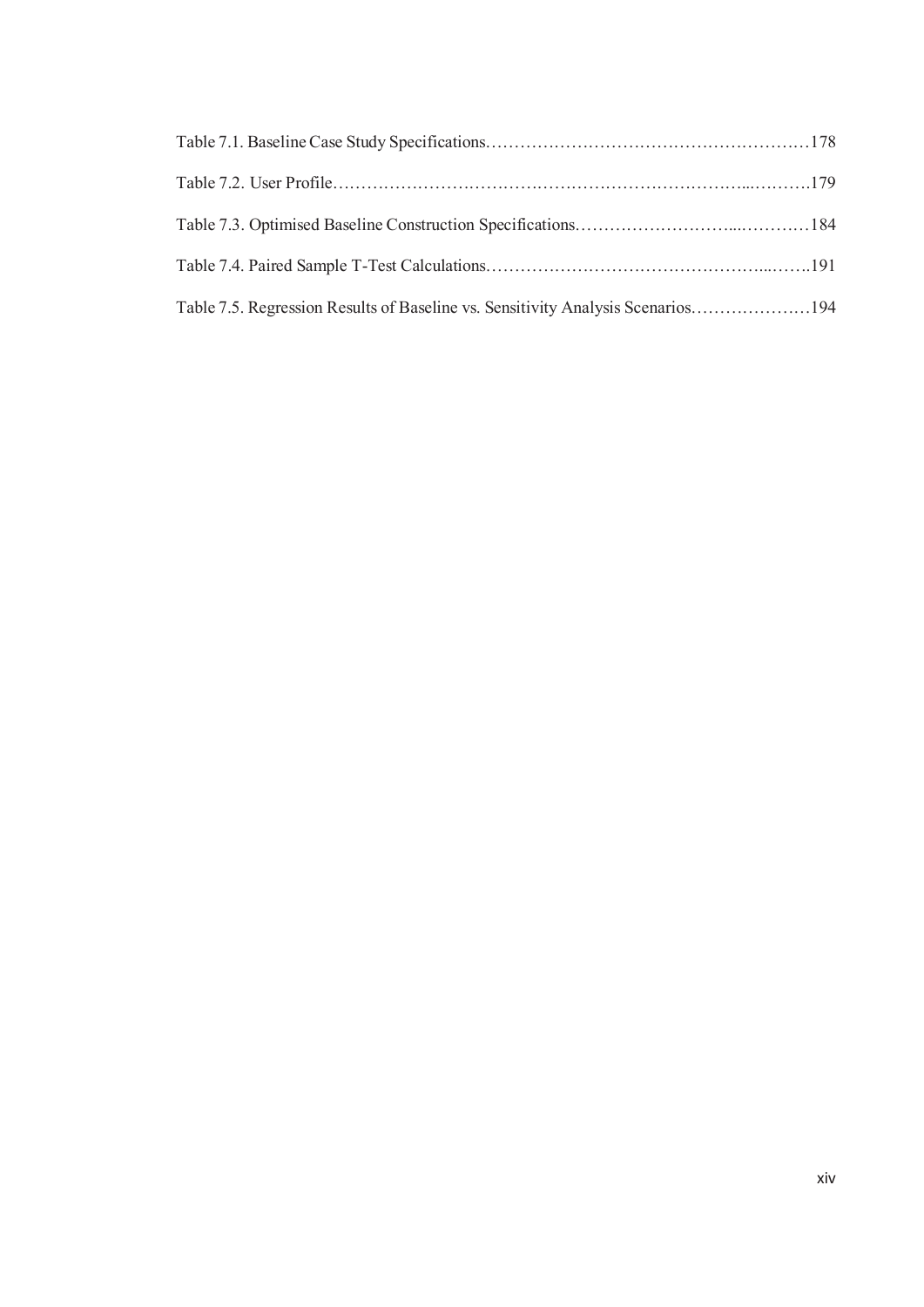# **List of Abbreviations**

| 2D CAD        | 2 Dimensional Computer Aided Drawing          |
|---------------|-----------------------------------------------|
| 3D            | 3 Dimensional                                 |
| AC            | Air Conditioning                              |
| AI            | Artificial Intelligence                       |
| <b>API</b>    | Application Program Interface                 |
| <b>ANN</b>    | <b>Artificial Neural Network</b>              |
| <b>ASCE</b>   | American Society of Civil Engineering         |
| <b>BIM</b>    | <b>Building Information Modelling</b>         |
| <b>CDA</b>    | <b>Conditional Demand Analysis</b>            |
| <b>CDE</b>    | Common Data Environment                       |
| <b>CFD</b>    | Computational Fluid Dynamic                   |
| <b>DBLink</b> | Database Link                                 |
| DT            | Decision Tree                                 |
| EED           | <b>Energy Efficient Design</b>                |
| EU            | European Union                                |
| <b>GA</b>     | Genetic Algorithm                             |
| <b>GB</b>     | Green Building                                |
| <b>GBS</b>    | Green Building Studio                         |
| <b>GHG</b>    | Greenhouse Gas                                |
| <b>HVAC</b>   | Heating, Ventilation and Air Conditioning     |
| <b>ICT</b>    | Information and Communication Technology      |
| <b>IES</b>    | Integrated Environmental Solution             |
| <b>IFC</b>    | <b>Industry Foundation Class</b>              |
| <b>IFP</b>    | Implication for Practice                      |
| IT            | <b>Information Technology</b>                 |
| IS            | <b>Information System</b>                     |
| <b>LEED</b>   | Leadership in Energy and Environmental Design |
| LoD           | Level of Development                          |
| <b>MLP</b>    | Multilayer Perceptron                         |
| <b>MSE</b>    | Mean Square Error                             |
| ODBC          | <b>Open Database Connectivity</b>             |
| <b>POS</b>    | Particle Swarm Optimisation                   |
| <b>RC</b>     | Reinforced Concrete                           |
| <b>SVM</b>    | <b>Support Vector Machine</b>                 |
| <b>TMY</b>    | Typical Metrological Year                     |
|               |                                               |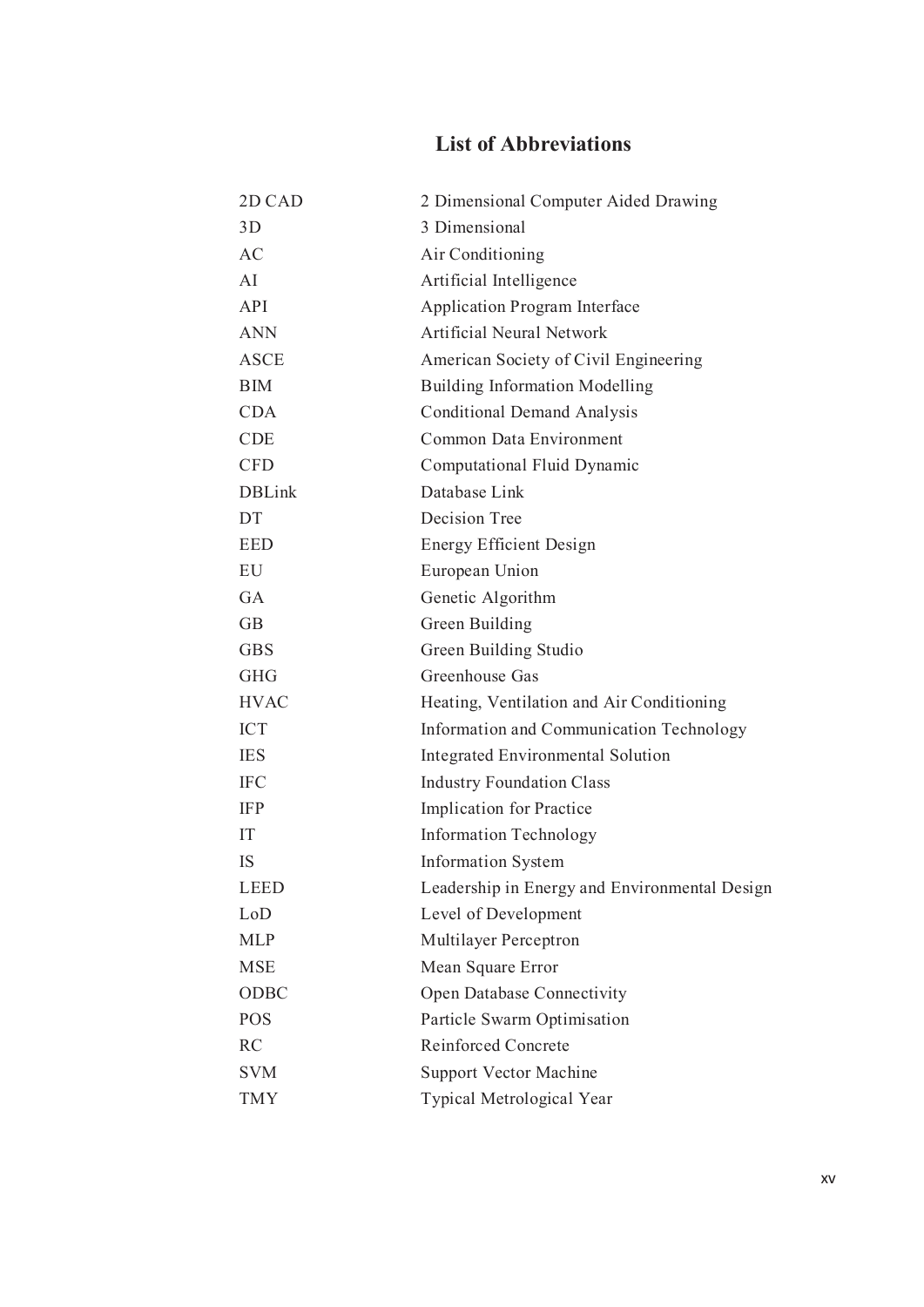### **PhD Publications**

S. Banihashemi, G. Ding and J. Wang. 2017. BIM and Energy Efficient Design: 10 Years of Review and Analysis. Journal of Renewable and Sustainable Energy Reviews, Elsevier (under review).

S. Banihashemi, G. Ding and J. Wang. 2016. Developing a Hybrid Model of Prediction and Classification Algorithms for Building Energy Consumption Optimisation. Energy Procedia, Elsevier, Volume 110, pages 371-376.

S. Banihashemi, G. Ding and J. Wang. 2016. Identification of BIM-Compatible Variables for Energy Optimization of Residential Buildings: A Delphi Study. 40th AUBEA, Cairns, Australia. July 6-8, 2016.

G. Ding and S. Banihashemi. 2016. Carbon and Ecological Foot Printing of Cities. Sustainable Energy Technologies, Encyclopaedia of Sustainable Technologies, Elsevier, Volume 2, pages 43-51.

S. Banihashemi, G. Ding and J. Wang. 2015. Developing a Framework of Artificial Intelligence Application for Delivering Energy Efficient Buildings through Active BIM. COBRA, Sydney, Australia. July 8-10, RICS 2015.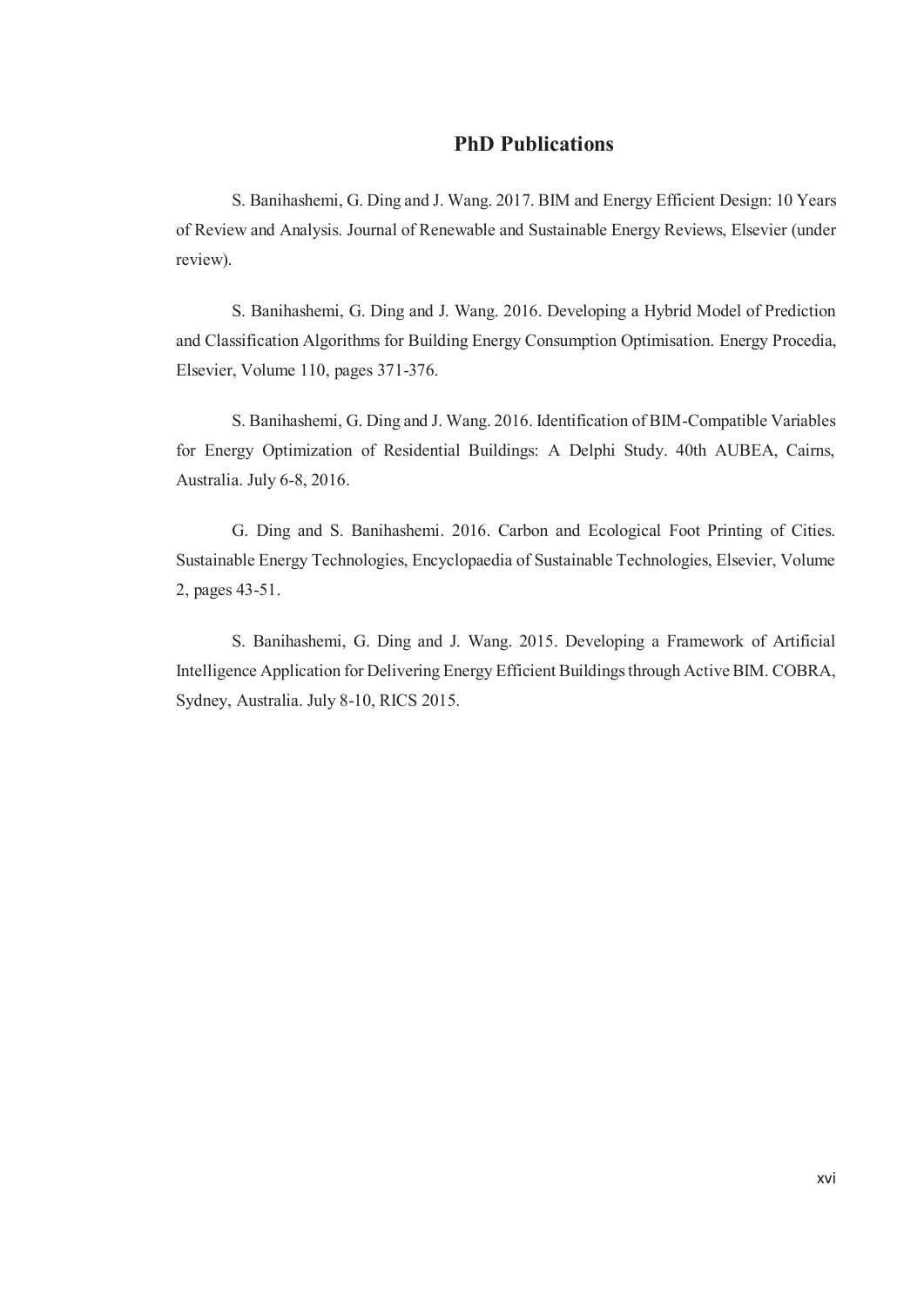### **Abstract**

Using Building Information Modelling (BIM) can expedite the Energy Efficient Design (EED) process and provide the opportunity of testing and assessing different design alternatives and materials selection that may impact on energy performance of buildings. However, the lacks of; intelligent decision making platforms, ideal interoperability and inbuilt practices of optimisation methods in BIM hinder the full diffusion of BIM into EED. This premise triggered a new research direction known as the integration of Artificial Intelligence (AI) into BIM-EED. AI can develop and optimise EED in an integrated platform of BIM to represent an alternative solution for building design. But, very little is known about achieving it. Hence, an exhaustive literature review was conducted on BIM, EED and AI and the relevant gaps, potentials and challenges were identified. Accordingly, the main goal for this study was set to optimise the energy efficiency at an early design stage through developing an AI-based active BIM in order to obtain an initial estimate of energy consumption of residential buildings and optimise the estimated value through recommending changes in design elements and variables.

Therefore, a sequential mixed method approach was designated in which it entailed conducting a preliminary qualitative method to serve the subsequent quantitative phase. This approach was started with a comprehensive literature review to identify variables applicable to EED and the application of a three-round Delphi to further identify and prioritise the significant variables in the energy consumption of residential buildings. A total of 13 significant variables was achieved and factualised with simulation method to first; generate the building energy datasets and second; simulate AI algorithms to investigate their functionality for energy optimisation. The research was followed with developing the integration framework of AI and BIM; namely AI-enabled BIM-inherited EED to optimise the interdisciplinary data of EED in the integration of BIM with AI algorithm packages. Finally, the functionality of the developed framework was verified using a real residential building and via running comparative energy simulation pre and post-framework application (baseline and optimized case). The outcomes indicated around 50% reduction in the electricity energy consumption and 66% saving in the annual fuel consumption of the case study.

Enhancing BIM applicability in terms of EED optimisation, shifting the current practice of post-design energy analysis, mitigating the less integrated platform and lower levels of interoperability are the main significant outcomes of this research. Ultimately, this research heads